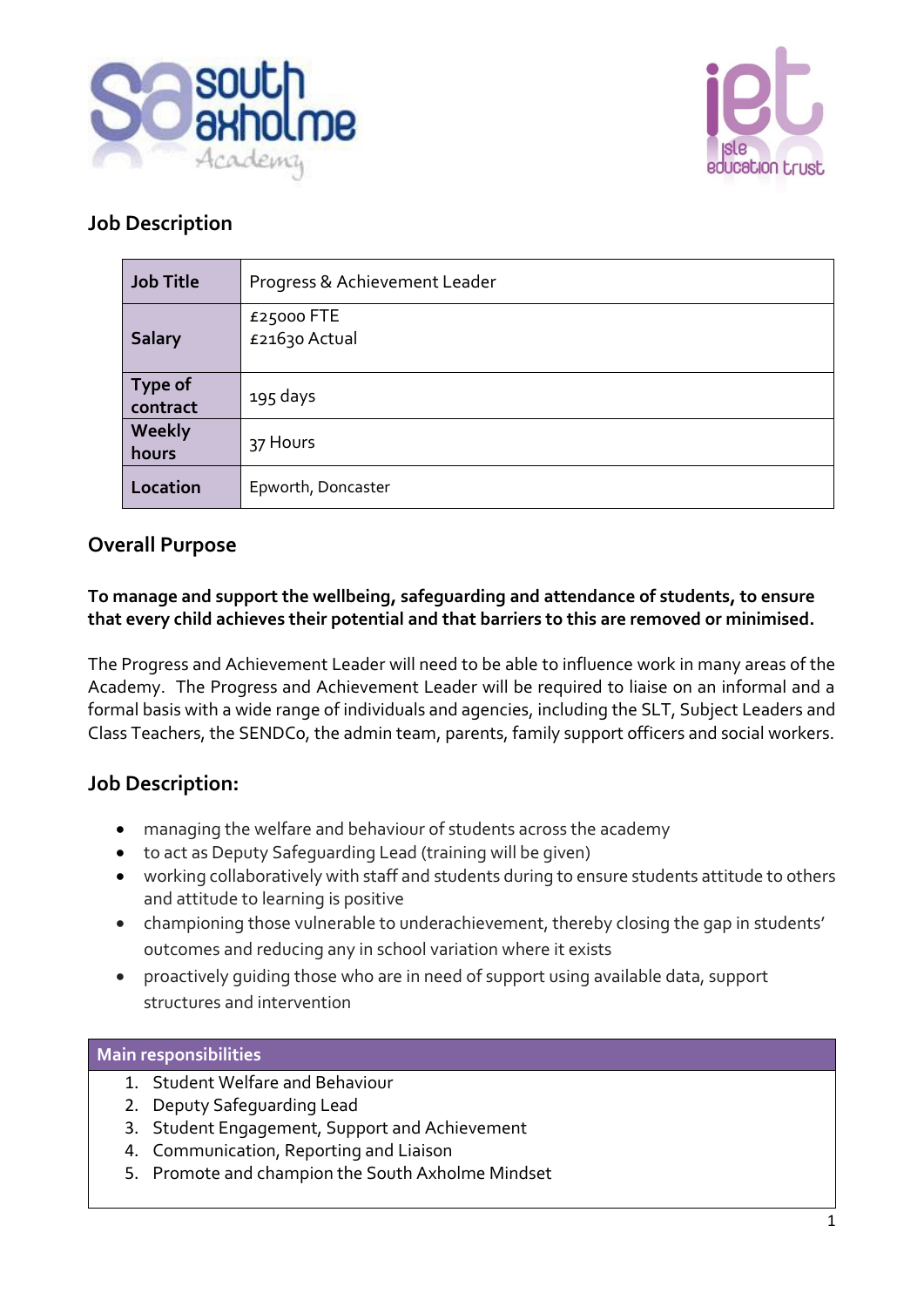



#### **1. Student Welfare**

- Assume responsibility for the welfare and behaviour of students; follow up incidents; maintain detailed records and student files; have meetings with parents during or after school as required, sometimes with other senior staff members; arrange sanctions where appropriate; communicate with parents
- Promote and be a champion the South Axholme Mindset
- Work alongside the Attendance and Welfare officer to ensure student attendance is high and vulnerable students and families are supported
- Take appropriate actions when dealing with safeguarding issues or concerns
- Assist with admissions by deciding on the tutor group for new students and ensuring that new students are allocated a 'buddy' to assist with their settling in
- Manage any minor tutor group changes throughout the Academic Year and ensure that there is an induction programme in place for students entering the Year Group mid-year
- Have a responsibility regarding the development, implementation and monitoring of systems relating to students with challenging behaviour
- Promote, encourage and maintain high standards of attendance, health and safety and dress

#### **2. Student Engagement, Support and Achievement**

- Identify and take appropriate action on issues arising from data, systems and reports (behaviour, academic, punctuality); setting deadlines where necessary and reviewing progress on the action taken
- Monitor the impact of any and all interventions/support put in place for identified student and groups of students
- To ensure the Behaviour Management system is implemented so that effective learning can take place
- Mentor and support students through transition periods (KS2 to KS3, KS3 through the Options process and KS4 to KS5) as appropriate
- Actively encourage students to engage with the full curriculum offer, including attending clubs, trips and visits, in particular those in receipt of Pupil Premium funding

#### **3. Communication, Reporting and Liaison**

- Ensure effective communication (with appropriate record keeping) and foster and maintain positive relationships with all stakeholders and external agencies to support best outcomes for students
- Work with the SLT and SENDCo to arrange appropriate meetings, delivery of interventions and referrals to outside agencies
- Ensure effective communication among teachers; contribute to the development and implementation of the assembly programmes
- Ensure the maintenance of accurate and up-to-date information concerning students on the management information system
- Produce reports as required to support SLT and the Principal and the Governing Body/Trust Board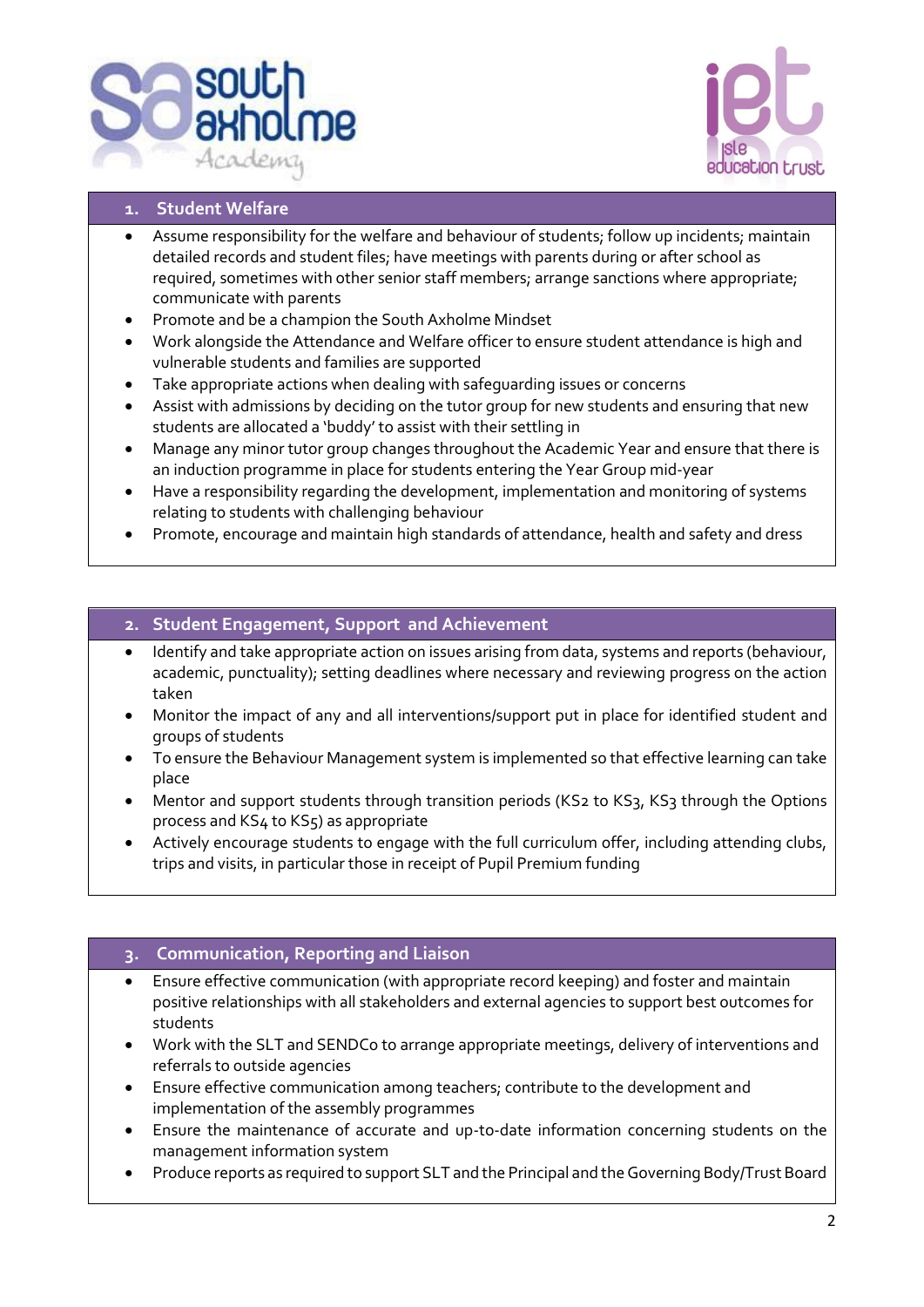



# **All Academy Staff Should:**

- Work with all students ensuring equality of opportunity for all
- Take responsibility for safety and welfare of all students, raising any concerns following the Academy protocols and procedures
- Work proactively and effectively in partnership with all stakeholders.
- Carry out a share of statutory supervisory duties
- Treat students with dignity and build relationships rooted in mutual respect and at all times observing proper boundaries appropriate to the professional position
- Participate in CPD relevant to the role
- Accompany teaching staff and students on visits, trips and out of school activities as required
- Participate and be actively involved in Parents' Evening
- Demonstrate an understanding of and take responsibility for promoting high standards of literacy including the correct use of spoken English and numeracy
- Participate in arrangements for examinations and assessments
- Take an active role in promoting good behaviour in and around the Academy
- Ensure that students adhere to the uniform code and apply sanctions when this code is breached
- Develop an academy learner mind-set the attitudes, skills and learning habits needed to become an inspired, confident and independent learner
- Be a positive role model and demonstrate consistently and effectively the positive attitudes, values and behaviour which are expected of students
- Work as a team member and identify opportunities for working with colleagues and sharing the development of effective practice with them
- Regularly review the impact of their work and its impact on students' progress, attainment and well-being, refining approaches where necessary and responding to advice and feedback from colleagues
- Proactively participate with arrangements made in accordance with the Appraisal Policy
- Have professional regard for the practice, ethos and policies of the Academy and maintain high standards in your own attendance and punctuality
- Operate at all times within the stated policies and practices of the Academy
- Contribute positively and effectively to the whole Academy ethos
- Cooperate with other staff members to ensure a sharing and effective use of resources to the benefit of the Academy, individual departments and students
- Attend and participate in appropriate calendared meetings
- Take responsibility for own professional development and duties in relation to Academy policies and practices
- Liaise effectively with staff, students, parents and governors
- Ensure compliance with Health and Safety at Work Act 1974 and all other policies related to health and safety, and to ensure compliance with the Data Protection Act 1988.
- Ensure compliance with data protection laws and safeguarding procedures
- Carry out any other duties as directed by the Principal as may from time to time be agreed in accordance with the nature of the job described above